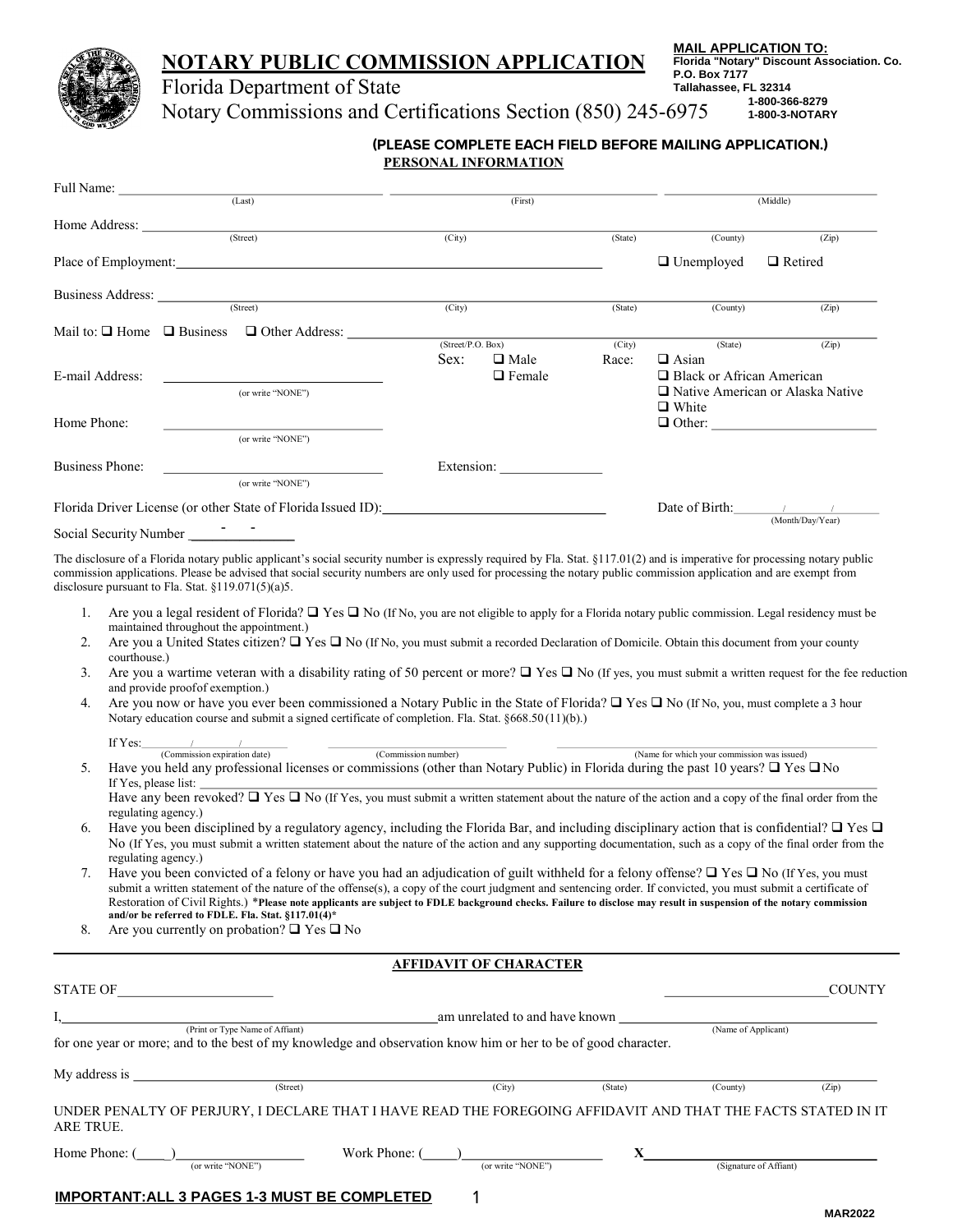#### **OATH OF OFFICE**

#### STATE OF FLORIDA COUNTY

I do solemnly swear (or affirm) that I will support, protect, and defend the Constitution and Government of the United States and of the State of Florida; that I am duly qualified to hold office under the Constitution of the state; that I have read Chapter 117, Florida Statutes, and any amendments thereto, and know the duties, responsibilities, limitations, and powers of a notary public; and that I will well and faithfully perform the duties of Notary Public, State of Florida, on which I am now about to enter. So help me God\*



#### **MEMORANDUM**

AS A GENERAL MATTER, APPLICATIONS FOR ALL POSITIONS WITHIN STATE GOVERNMENT ARE PUBLIC RECORDS, WHICH MAY BE VIEWED BY ANYONE UPON REQUEST. HOWEVER, THERE ARE SOME EXEMPTIONS FROM THE PUBLIC RECORDS LAW FOR IDENTIFYING INFORMATION RELATING TO CERTAIN ENUMERATED PERSONS, INCLUDING, BUT NOT LIMITED TO, PAST AND PRESENT LAW ENFORCEMENT OFFICERS AND THEIR FAMILIES, VICTIMS OF CERTAIN CRIMES, ETC. (SEE SECTION 119.071, FLORIDA STATUTES) IF YOU BELIEVE AN EXEMPTION FROM THE PUBLIC RECORDS LAW APPLIES TO YOUR FLORIDA NOTARY PUBLIC COMMISSION APPLICATION SUBMISSION, PLEASE OBTAIN A PUBLIC RECORDS EXEMPTION FORM FROM THE FLORIDA DEPARTMENT OF STATE BY ACCESSING THE FOLLOWING LINK AND FOLLOWING THE INSTRUCTIONS ON THE FORM: [https://dos.myflorida.com/sunbiz/other-services/subpoenas-and-public-records-exemption-requests/:](https://dos.myflorida.com/sunbiz/other-services/subpoenas-and-public-records-exemption-requests/)